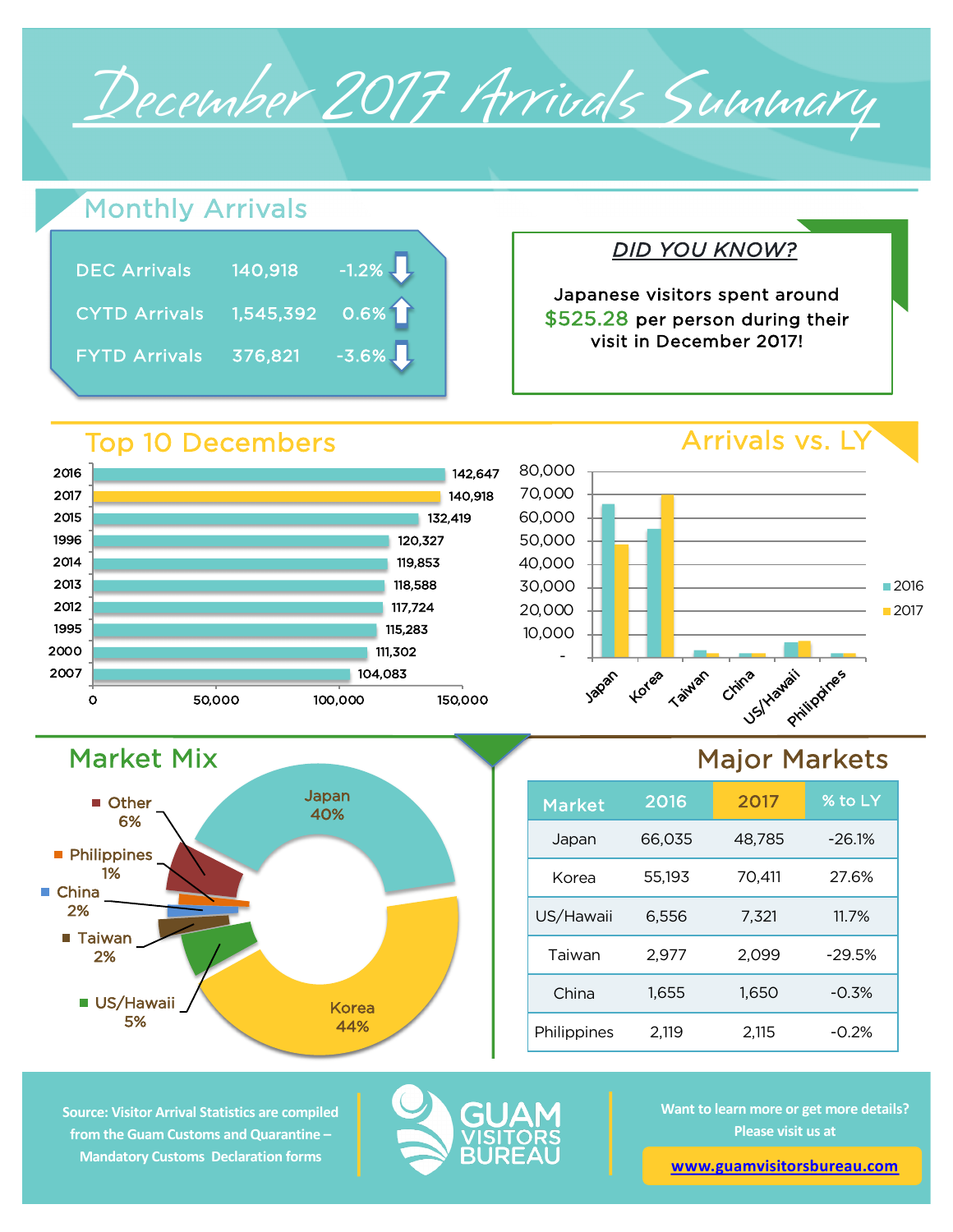







| <b>Market</b> | 2016    | 2017    | % to LY  |
|---------------|---------|---------|----------|
| Japan         | 745,680 | 620,376 | $-16.8%$ |
| Korea         | 544,957 | 685,228 | 25.7%    |
| US/Hawaii     | 77.706  | 77.077  | $-0.8%$  |
| Taiwan        | 42,229  | 32,505  | $-23.0%$ |
| China         | 27,013  | 21,954  | $-18.7%$ |
| Philippines   | 21,652  | 19,132  | $-11.7%$ |

**Source: Preliminary Visitor Arrival Statistics are compiled from the Guam Customs and Quarantine – Mandatory Customs Declaration forms** 



**Want to learn more or get more details? Please visit us at** 

**www.guamvisitorsbureau.com**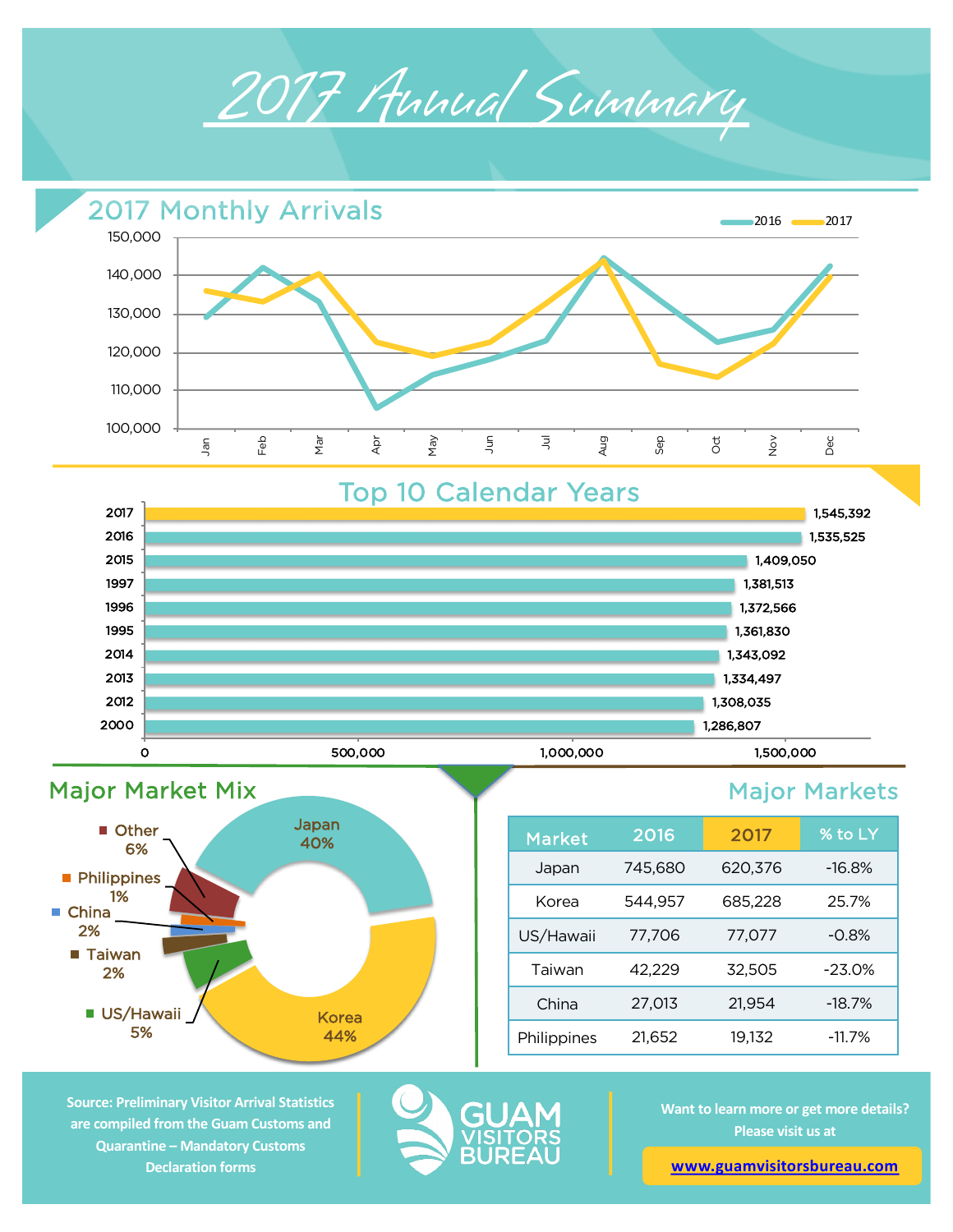| <b>Visitor Arrival Summary</b> |  |
|--------------------------------|--|
| December 2017                  |  |



|                                        |               |               | __________ |
|----------------------------------------|---------------|---------------|------------|
|                                        | <b>Dec-16</b> | <b>Dec-17</b> | % from LY  |
| Civilian Air Arrivals <sup>a</sup>     | 140.225       | 138,279       | -1.4%      |
| Civilian Sea Arrivals <sup>a</sup>     | 1.220         | 1.050         | $-13.9%$   |
| Armed Forces Air Arrivals <sup>a</sup> | 1.149         | 712           | -38.0%     |
| Armed Forces Sea Arrivals <sup>a</sup> | 40            | 877           | 2092.5%    |
| <b>TOTAL VISITOR ARRIVALS</b>          | 142,634       | 140.918       | $-1.2%$    |

| ORIGIN OF AIR ARRIVALS (Civilian & Armed Forces) | <b>Dec-16</b>  | <b>Dec-17</b>  | % from LY      |
|--------------------------------------------------|----------------|----------------|----------------|
| <b>JAPAN</b>                                     | 66,035         | 48,785         | $-26.1%$       |
| Kanto (Tokyo)                                    | 31,828         | 25,528         | -19.8%         |
| Chubu (Nagoya)                                   | 8,078          | 6,036          | $-25.3%$       |
| Kinki (Osaka)                                    | 14,424         | 8,285          | $-42.6%$       |
| Koshinetsu                                       | 1,856          | 1,198          | $-35.5%$       |
| Hokuriku                                         | 908            | 693            | $-23.7%$       |
| Tohoku                                           | 2,070          | 1,434          | $-30.7%$       |
| Kyushu                                           | 2,598          | 2,025          | $-22.1%$       |
| Chugoku                                          | 1,945          | 1,403          | $-27.9%$       |
| Hokkaido                                         | 1,218          | 989            | $-18.8%$       |
| Shikoku                                          | 735            | 526            | $-28.4%$       |
| Okinawa/Miya                                     | 207            | 285            | 37.7%          |
| Other                                            | 168            | 383            | 128.0%         |
| <b>KOREA</b>                                     | 55,193         | 70,411         | 27.6%          |
| Seoul                                            | 19,100         | 27,475         | 43.8%          |
| Incheon/Gyeonggi                                 | 14,685         | 17,822         | 21.4%          |
| *Chungbuk                                        | 891            |                |                |
| Chungnam/Daejeon                                 | 2,165          | 1,794          | $-17.1%$       |
| *Gangwon                                         | 622            |                |                |
| Jeonbuk/Gwanju                                   | 881            | 1,094          | 24.2%          |
| Gyeonbuk/Daegu                                   | 2,931          | 3,226          | 10.1%          |
| *Busan                                           |                | 8,350          |                |
| *Jeonnam                                         | 1,359          |                |                |
| *Gyeongnam                                       | 10,003         |                |                |
| *Ulsan                                           |                | 1,323          |                |
| Other                                            | 2,556          | 9,327          | 264.9%         |
| <b>TAIWAN</b>                                    | 2,977          | 2.099          | $-29.5%$       |
| Taipei                                           | 1,666          | 1,096          | $-34.2%$       |
| Kaohsiung                                        | 243            | 116            | $-52.3%$       |
| Taichung                                         | 513            | 399            | $-22.2%$       |
| Taoyuan, Miaoli, Hsinehu                         | 377            | 159            | $-57.8%$       |
| *Hsinchu                                         |                | 123            |                |
| Other                                            | 178<br>1,655   | 206<br>1,650   | 15.7%          |
| <b>CHINA</b>                                     |                |                | $-0.3%$        |
| Beijing                                          | 323            | 190            | $-41.2%$       |
| Shanghai                                         | 601            | 732            | 21.8%          |
| Guangzhou                                        | 105            | 97             | $-7.6%$        |
| Other<br>*USA/HAWAII                             | 626            | 631<br>7,321   | 0.8%<br>11.7%  |
| <b>CNMI</b>                                      | 6,556<br>1,637 | 1,811          | 10.6%          |
| <b>PALAU</b>                                     | 403            | 508            | 26.1%          |
| <b>FSM</b>                                       | 1,037          | 1,329          | 28.2%          |
| <b>RMI</b>                                       | 92             | 145            | 57.6%          |
| <b>PHILIPPINES</b>                               | 2,119          | 2,115          | $-0.2%$        |
| <b>AUSTRALIA</b>                                 | 147            | 159            | 8.2%           |
| *CANADA                                          | 102            | $\blacksquare$ |                |
| <b>EUROPE</b>                                    | 262            | 223            | $-14.9%$       |
| <b>HONG KONG</b>                                 | 2,180          | 797            | $-63.4%$       |
| *THAILAND                                        | 28             |                |                |
| *VIETNAM                                         | 13             | $\blacksquare$ | ٠              |
| <b>RUSSIA</b>                                    | 432            | 663            | 53.5%          |
| *SINGAPORE                                       | $\bullet$      | 100            | $\bullet$      |
| *INDIA                                           |                | 8              | ۰.             |
| *MALAYSIA                                        | $\blacksquare$ | 20             | $\blacksquare$ |
| OTHER/UNKNOWN                                    | 506            | 847            | 67.4%          |
| <b>VISITOR INDUSTRY STATISTICS</b>               |                |                |                |
| <b>Hotel Occupancy Taxes<sup>c</sup></b>         | \$3,399,417.87 | \$3,034,340.44 | -10.7%         |
| Weighted Hotel Occupancy Rate <sup>d</sup>       | 89.5%          | 86.8%          | $-3.0%$        |
| Weighted Hotel Room Rate <sup>d</sup>            | \$222.18       | \$228.57       | 2.9%           |

\*Note: Due to the implementation of the New Customs Declaration forms in December 2017, countries have been added or omitted based on visitor market trends.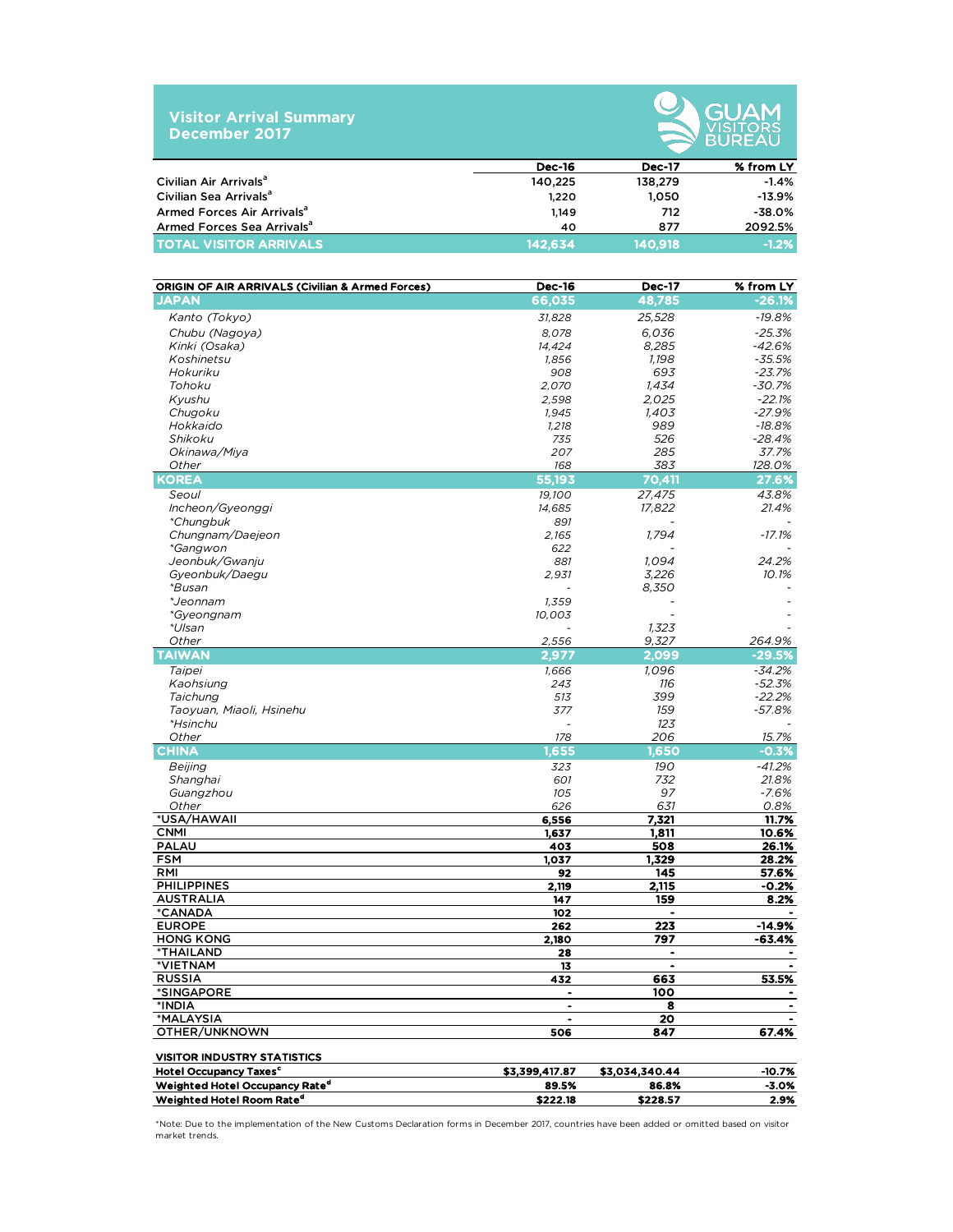#### **Guam Visitors Bureau December 2017 Visitor Arrival Summary Calendar Year-to-Date 2016/17 • Fiscal Year-to-Date 2018**



|                                | <b>CYTD 2016</b><br>(Jan - Dec '16) | <b>CYTD 2017</b><br>(Jan - Dec '17) | $%$ from LY | <b>FYTD 2017</b><br>(Oct - Dec '16) | <b>FYTD 2018</b><br>(Oct - Dec '17) | % from LY |
|--------------------------------|-------------------------------------|-------------------------------------|-------------|-------------------------------------|-------------------------------------|-----------|
| Air Arrivals <sup>a</sup>      | 1,517,432                           | 1.522.351                           | 0.3%        | 389.412                             | 366,790                             | $-5.8%$   |
| Sea Arrivals <sup>a</sup>      | 18.086                              | 23.041                              | 27.4%       | 1.504                               | 10.031                              | 567.0%    |
| <b>TOTAL VISITOR ARRIVALS.</b> | 1,535,518                           | 1.545.392                           | 0.6%        | 390.916                             | 376.821                             | $-3.6%$   |

| <b>ORIGIN OF AIR ARRIVALS (Civilian &amp; Armed Forces)</b> | <b>CYTD 2016</b><br>(Jan - Dec '16) | <b>CYTD 2017</b><br>(Jan - Dec '17) | % from LY            | <b>FYTD 2017</b><br>(Oct - Dec '16) | <b>FYTD 2018</b><br>(Oct - Dec '17) | % from LY      |
|-------------------------------------------------------------|-------------------------------------|-------------------------------------|----------------------|-------------------------------------|-------------------------------------|----------------|
| <b>JAPAN</b>                                                | 745,680                             | 620.376                             | $-16.8%$             | 181.589                             | 127.620                             | $-29.7%$       |
| Kanto (Tokyo)                                               | 373,898                             | 327,043                             | $-12.5%$             | 88,953                              | 69,019                              | $-22.4%$       |
| Chubu (Nagoya)                                              | 91,571                              | 78.484                              | $-14.3%$             | 20,928                              | 14,161                              | $-32.3%$       |
| Kinki (Osaka)                                               | 152,273                             | 107,397                             | $-29.5%$             | 37,937                              | 20,880                              | $-45.0%$       |
| Koshinetsu                                                  | 16,066                              | 13,282                              | $-17.3%$             | 4,901                               | 2,941                               | $-40.0%$       |
| Hokuriku                                                    | 9,924                               | 8,700                               | $-12.3%$             | 2,350                               | 1,814                               | $-22.8%$       |
| Tohoku                                                      | 24,100                              | 19,540                              | $-18.9%$             | 6,553                               | 4,183                               | $-36.2%$       |
| Kyushu                                                      | 28,890                              | 24,488                              | $-15.2%$             | 7,519                               | 5,031                               | $-33.1%$       |
| Chugoku                                                     | 18,482                              | 15,556                              | $-15.8%$             | 5,084                               | 4,304                               | $-15.3%$       |
| Hokkaido                                                    | 13,666                              | 12,861                              | $-5.9%$              | 3,653                               | 2,463                               | $-32.6%$       |
| Shikoku                                                     | 9,500                               | 6,705                               | $-29.4%$             | 2,275                               | 1,257                               | $-44.7%$       |
| Okinawa/Miya                                                | 4,654                               | 4,035                               | $-13.3%$             | 902                                 | 896                                 | $-0.7%$        |
| Other                                                       | 2,656                               | 2,285                               | $-14.0%$             | 534                                 | 671                                 | 25.7%          |
| <b>KOREA</b>                                                | 544,957                             | 685,228                             | 25.7%                | 152,002                             | 187,796                             | 23.5%          |
| Seoul                                                       | 202,307                             | 244,287                             | 20.8%                | 52,067                              | 68,125                              | 30.8%          |
| Incheon/Gyeonggi                                            | 148,154                             | 182,513                             | 23.2%                | 41,186                              | 51,407                              | 24.8%          |
| *Chunabuk                                                   | 9,378                               | 11.120                              |                      | 2.598                               | 2,319                               |                |
| Chungnam/Daejeon                                            | 21.098                              | 24,779                              | 17.4%                | 6.055                               | 6,310                               | 4.2%           |
| *Gangwon                                                    | 6,368                               | 7,692                               |                      | 1,946                               | 1,465                               |                |
| Jeonbuk/Gwanju                                              | 8,159                               | 11,410                              | 39.8%                | 2,510                               | 3,030                               | 20.7%          |
| Gyeonbuk/Daegu                                              | 24,276                              | 30,822                              | 27.0%                | 7,674                               | 7,930                               | 3.3%           |
| *Busan                                                      |                                     | 8,350                               |                      |                                     | 8,350                               |                |
| *Jeonnam                                                    | 14,169                              | 16,911                              |                      | 4,008                               | 3,114                               | $-22.3%$       |
| *Gyeongnam                                                  | 86,303                              | 107,548                             |                      | 27,293                              | 19,885                              | $-27.1%$       |
| *Ulsan                                                      |                                     | 1,323                               |                      |                                     | 1,323                               |                |
| Other                                                       | 24,745                              | 38,473                              | 55.5%                | 6,665                               | 14,538                              | 118.1%         |
| <b>TAIWAN</b>                                               | 42.229                              | 32.505                              | $-23.0%$             | 9,721                               | 5,958                               | $-38.7%$       |
| Taipei                                                      | 22,740                              | 18,036                              | $-20.7%$             | 5,368                               | 3,316                               | $-38.2%$       |
| Kaohsiung                                                   | 3,092                               | 2,203                               | $-28.8%$             | 866                                 | 361                                 | $-58.3%$       |
| Taichung                                                    | 7,935                               | 5,837                               | $-26.4%$             | 1,534                               | 1,014                               | $-33.9%$       |
| Taoyuan, Miaoli, Hsinehu                                    | 5,579                               | 3,901                               | $-30.1%$             | 1,301                               | 660                                 | $-49.3%$       |
| *Hsinchu                                                    |                                     | 123                                 |                      |                                     | 123                                 |                |
| Other                                                       | 2,883                               | 2,405                               | $-16.6%$             | 652                                 | 484                                 | $-25.8%$       |
| <b>CHINA</b>                                                | 27,013                              | 21,954                              | $-18.7%$             | 5,387                               | 4,102                               | $-23.9%$       |
| Beijing                                                     | 4,876                               | 3,605                               | $-26.1%$             | 936                                 | 572                                 | $-38.9%$       |
| Shanghai                                                    | 8,645                               | 7,347                               | $-15.0%$             | 1,715                               | 1,588                               | $-7.4%$        |
| Guangzhou                                                   | 2,370                               | 1,976                               | $-16.6%$             | 552                                 | 310                                 | $-43.8%$       |
| Other                                                       | 11,122                              | 9,026                               | $-18.8%$             | 2,184                               | 1,632                               | $-25.3%$       |
| *USA/HAWAII                                                 | 77,706                              | 77,077                              | $-0.8%$              | 17,906                              | 18,692                              | 4.4%           |
| <b>CNMI</b>                                                 | 17,579                              | 19,325                              | 9.9%                 | 4,262                               | 5,095                               | 19.5%          |
| PALAU                                                       | 4,792                               | 4,165                               | $-13.1%$             | 1,138                               | 1,298                               | 14.1%          |
| <b>FSM</b>                                                  | 11,120                              | 11,541                              | 3.8%                 | 2,827                               | 3,410                               | 20.6%          |
| RMI                                                         | 1,219                               | 1,275                               | 4.6%                 | 305                                 | 306                                 | 0.3%           |
| <b>PHILIPPINES</b>                                          | 21,652                              | 19,132                              | $-11.6%$             | 7,022                               | 6,337                               | -9.8%          |
| <b>AUSTRALIA</b>                                            | 2,197                               | 2,255                               | 2.6%                 | 426                                 | 454                                 | 6.6%           |
| *CANADA                                                     | 982                                 | 859                                 |                      | 256                                 | 124                                 |                |
| <b>EUROPE</b>                                               | 2,009                               | 2.064                               | 2.7%                 | 573                                 | 608                                 | 6.1%           |
| <b>HONG KONG</b>                                            | 9,377                               | 14,745                              | 57.2%                | 3,499                               | 2,104                               | -39.9%         |
| *THAILAND                                                   | 451                                 | 411                                 |                      | 103                                 | 69                                  |                |
| *VIETNAM                                                    | 170                                 | 107                                 |                      | 30                                  | 9                                   |                |
| <b>RUSSIA</b>                                               | 2.588                               | 3,356                               | 29.7%                | 947                                 | 1,152                               | 21.6%          |
| *SINGAPORE                                                  |                                     | 100                                 |                      |                                     | 100                                 |                |
| *INDIA                                                      | $\blacksquare$                      | 8                                   | $\ddot{\phantom{a}}$ |                                     | 8                                   | $\blacksquare$ |
| *MALAYSIA                                                   | $\overline{a}$                      | $\overline{20}$                     |                      |                                     | 20                                  | $\blacksquare$ |
| OTHER/UNKNOWN                                               | 5,711                               | 5,848                               | 2.4%                 | 1,419                               | 1,528                               | 7.7%           |
|                                                             |                                     |                                     |                      |                                     |                                     |                |

| <b>VISITOR INDUSTRY STATISTICS</b>         |                 |                 |      |                 |                |          |
|--------------------------------------------|-----------------|-----------------|------|-----------------|----------------|----------|
| <b>Hotel Occupancy Taxes<sup>c</sup></b>   | \$41.257.458.35 | \$42.912.489.26 | 4.0% | \$10,100,607,48 | \$9,001,138.71 | $-10.9%$ |
| Weighted Hotel Occupancy Rate <sup>d</sup> | 83.4%           | 84.2%           | 1.0% | 85.6%           | 80.4%          | $-6.1%$  |
| Weighted Hotel Room Rate <sup>d</sup>      | \$198.11        | \$205.40        | 3.7% | \$195.69        | \$203.93       | 4.2%     |

Note: CYTD is Calendar Year-to-Date and FYTD is Fiscal Year-to-Date. 2016/17 visitor arrivals may exclude Armed Forces sea arrival statistics and may not be comparable to figures last year. Visitor statistics will be updated once the data is made available. Armed Forces sea arrivals exclude HP (home ported) or MSC (military sea command) personnel. Source: <sup>a</sup>Civilian air & sea arrivals. Customs Declaration Forms, Customs & Quarantine Agency. Processed by the Guam Visitors Bureau. Sources: 『Japan Guam Travel Association, <sup>C</sup>Hotel Occupancy Tax collections are unaudited. Department of Administration, STR Global (Hotel Occupancy and ADR Report).

\*Note: Due to the implementation of the New Customs Declaration forms in December 2017, countries have been added or omitted based on visitor market trends.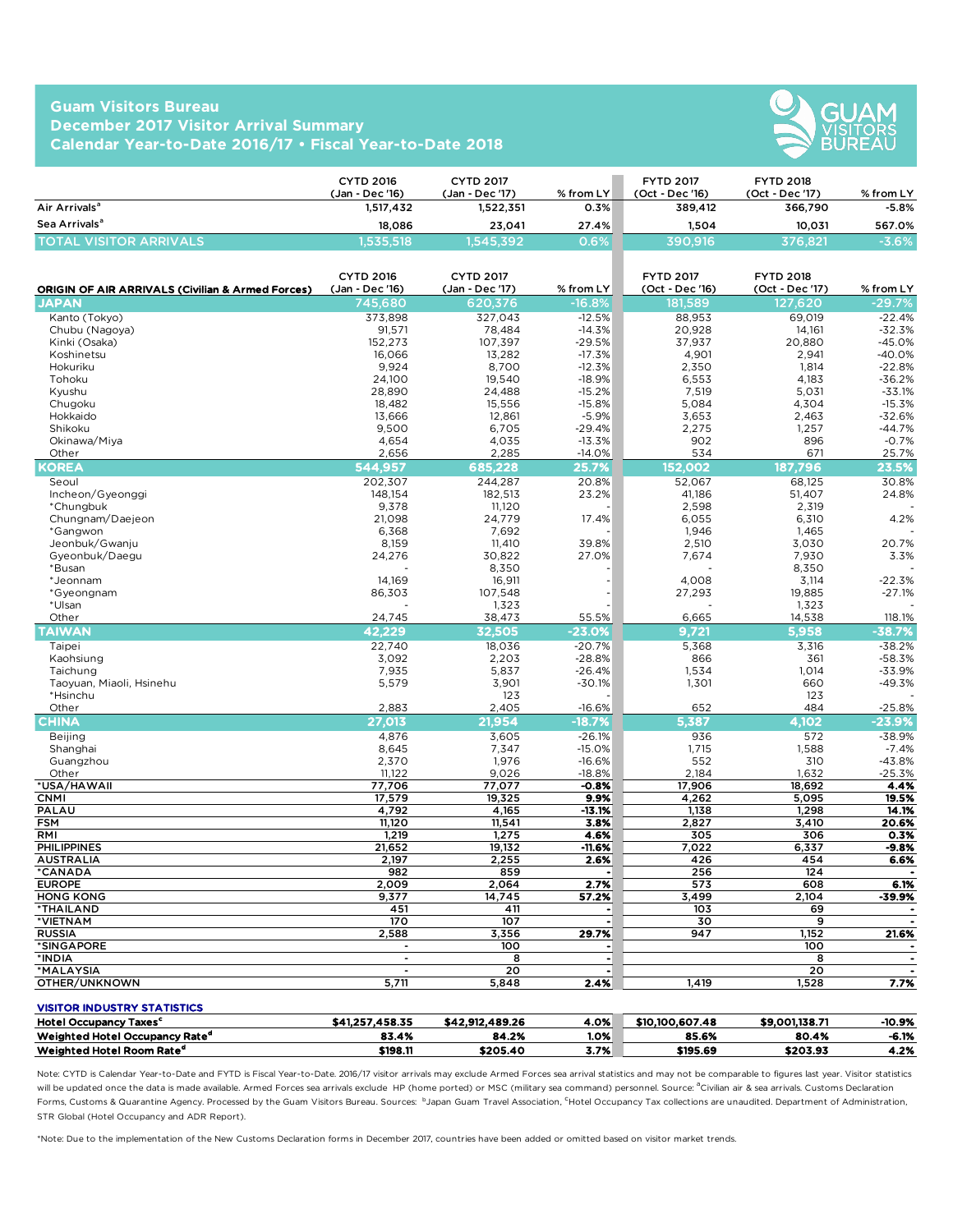| GUAM<br><u>/IS</u> ITORS<br>BUREAU |                | <b>January</b>           |                   | <b>February</b>  |                          |                      | <b>March</b>                                         |                                    |                      | <b>April</b>     |                          |                  | May                                        |                                 |                     | June             |                                    |                      |
|------------------------------------|----------------|--------------------------|-------------------|------------------|--------------------------|----------------------|------------------------------------------------------|------------------------------------|----------------------|------------------|--------------------------|------------------|--------------------------------------------|---------------------------------|---------------------|------------------|------------------------------------|----------------------|
|                                    | Jan-16         | Jan-17                   | % from LY         | Feb-16           | <b>Feb-17</b>            | % from LY            | <b>Mar-16</b>                                        | <b>Mar-17</b>                      | % from LY            | Apr-16           | Apr-17                   | % from LY        | <b>May-16</b>                              | May-17                          | % from LY           | Jun-16           | Jun-17                             | % from LY            |
| <b>JAPAN</b>                       | 62,716         | 57,041                   | $-9.09$           | 71,796           | 54.354                   | 24.39                | 79,256                                               | 71.384                             | -9.9                 | 49.295           | 49.834                   |                  | 48.891                                     | 47.140                          | $-3.6^{\circ}$      | 53,040           | 48.971                             | $-7.79$              |
| Kanto (Tokyo)                      | 28,795         | 28,466                   | $-1.1%$           | 33,294           | 26,813                   | $-19.5%$             | 37,530                                               | 34,617                             | $-7.8%$              | 24,848           | 25,539                   | 2.8%             | 25,390                                     | 23,746                          | $-6.5%$             | 26,939           | 25,261                             | $-6.2%$              |
| Chubu (Nagoya)                     | 7,825          | 6,597                    | $-15.7%$          | 10,276           | 6,691                    | $-34.9%$             | 10.168                                               | 11.502                             | 13.1%                | 6,204            | 6,498                    | 4.7%             | 6,461                                      | 6,438                           | $-0.4%$             | 6,346            | 6,111                              | $-3.7%$              |
| Kinki (Osaka)                      | 14.975         | 10,890                   | $-27.3%$          | 14,889           | 9,619                    | $-35.4%$             | 17,068                                               | 13,095                             | $-23.3%$             | 9,535            | 8,720                    | $-8.5%$          | 8,334                                      | 8,273                           | $-0.7%$             | 10,223           | 8,758                              | $-14.3%$             |
| Koshinetsu                         | 1,584          | 1,569                    | $-0.9%$           | 1,683            | 1,331                    | $-20.9%$             | 1,719                                                | 1,685                              | $-2.0%$              | 1,133            | 1,197                    | 5.6%             | 918                                        | 962                             | 4.8%                | 969              | 969                                | 0.0%                 |
| Hokuriku                           | 716            | 731                      | 2.1%              | 1,273            | 1,016                    | $-20.2%$             | 1,289                                                | 1,137                              | $-11.8%$             | 868              | 649                      | $-25.2%$         | 630                                        | 880                             | 39.7%               | 772              | 796                                | 3.1%                 |
| Tohoku                             | 2.182          | 1.942                    | $-11.0%$          | 2,824            | 2,217                    | $-21.5%$             | 2,609                                                | 2,256                              | $-13.5%$             | 1.512            | 1,656                    | 9.5%             | 1.681                                      | 1.567                           | $-6.8%$             | 2,015            | 1,620                              | $-19.6%$             |
| Kyushu                             | 2,283          | 2.038                    | $-10.7%$          | 2,677            | 2.589                    | $-3.3%$              | 3.974                                                | 2.790                              | $-29.8%$             | 1,830            | 1.935                    | 5.7%             | 1.703                                      | 1.882                           | 10.5%               | 2,120            | 2,277                              | 7.4%                 |
| Chugoku                            | 1,363<br>1.717 | 1,433                    | 5.1%              | 1,706            | 1,377                    | $-19.3%$             | 2,076                                                | 1,681                              | $-19.0%$             | 1,221            | 1,092                    | $-10.6%$         | 1,310                                      | 1,302                           | $-0.6%$             | 1,247            | 1,215<br>984                       | $-2.6%$              |
| Hokkaido                           | 646            | 2,185<br>662             | 27.3%             | 1,437<br>956     | 1,220<br>581             | $-15.1%$<br>$-39.2%$ | 1,212<br>955                                         | 1,406<br>718                       | 16.0%                | 1,150<br>563     | 1,352<br>555             | 17.6%<br>$-1.4%$ | 1,031<br>1,006                             | 1,139<br>568                    | 10.5%<br>$-43.5%$   | 1,009<br>835     | 580                                | $-2.5%$<br>$-30.5%$  |
| Shikoku                            | 367            | 348                      | 2.5%<br>$-5.2%$   | 668              | 692                      | 3.6%                 | 352                                                  | 251                                | $-24.8%$<br>$-28.7%$ | 236              | 464                      | 96.6%            | 221                                        | 237                             | 7.2%                | 402              | 237                                | $-41.0%$             |
| Okinawa/Miya<br>Other              | 263            | 180                      | $-31.6%$          | 113              | 208                      | 84.1%                | 304                                                  | 246                                | $-19.1%$             | 195              | 177                      | $-9.2%$          | 206                                        | 146                             | $-29.1%$            | 163              | 163                                | 0.0%                 |
| <b>OREA</b>                        | 48.859         | 56.340                   | 15.39             | 41.576           | 51.184                   | 23.19                | 34,444                                               | 51.391                             | 49.2                 | 38.667           | 53,520                   | 38.4%            | 43.354                                     | 51,576                          | 19.0%               | 46,078           | 55.033                             | 19.4%                |
| Seoul                              | 18,011         | 18,918                   | 5.0%              | 17,642           | 17,008                   | $-3.6%$              | 13,296                                               | 17,245                             | 29.7%                | 14,918           | 19,204                   | 28.7%            | 16,091                                     | 18,552                          | 15.3%               | 17,024           | 19,177                             | 12.6%                |
| Incheon/Gyeonggi                   | 13,630         | 13,991                   | 2.6%              | 11,392           | 13,199                   | 15.9%                | 10,386                                               | 14,054                             | 35.3%                | 11,133           | 14,542                   | 30.6%            | 11,920                                     | 13,516                          | 13.4%               | 12,568           | 14,733                             | 17.2%                |
| <i>*Chungbuk</i>                   | 999            | 1,183                    | 18.4%             | 835              | 988                      | 18.3%                | 586                                                  | 934                                | 59.4%                | 682              | 1,161                    | 70.2%            | 819                                        | 800                             | $-2.3%$             | 726              | 885                                | 21.9%                |
| Chungnam/Daejeon                   | 2,242          | 2,251                    | 0.4%              | 1.718            | 2,346                    | 36.6%                | 1,398                                                | 2,041                              | 46.0%                | 1,449            | 2,051                    | 41.5%            | 1.588                                      | 1.868                           | 17.6%               | 1,668            | 1,836                              | 10.1%                |
| *Gangwon                           | 913            | 1,026                    | 12.4%             | 425              | 887                      | 108.7%               | 419                                                  | 598                                | 42.7%                | 481              | 690                      | 43.5%            | 414                                        | 577                             | 39.4%               | 489              | 580                                | 18.6%                |
| Jeonbuk/Gwanju                     | 925            | 1.002                    | 8.3%              | 663              | 962                      | 45.1%                | 421                                                  | 1.092                              | 159.4%               | 543              | 961                      | 77.0%            | 543                                        | 806                             | 48.4%               | 593              | 782                                | 31.9%                |
| Gyeonbuk/Daegu                     | 2,306          | 3,174                    | 37.6%             | 1,542            | 2,813                    | 82.4%                | 1,277                                                | 2,361                              | 84.9%                | 1,363            | 2,273                    | 66.8%            | 1,885                                      | 2,227                           | 18.1%               | 1,931            | 2,494                              | 29.2%                |
| *Busan                             |                | $\overline{\phantom{a}}$ |                   |                  | $\overline{\phantom{a}}$ |                      |                                                      |                                    |                      |                  | $\overline{\phantom{a}}$ |                  |                                            |                                 |                     |                  |                                    |                      |
| *Jeonnam                           | 1,419          | 1,772                    | 24.9%             | 1,058            | 1,556                    | 47.1%                | 767                                                  | 1,416                              | 84.6%                | 807              | 1,260                    | 56.1%            | 1,110                                      | 1,384                           | 24.7%               | 1,204            | 1,738                              | 44.4%                |
| *Gyeongnam                         | 6,070          | 9,840                    | 62.1%             | 4,563            | 8,836                    | 93.6%                | 4,600                                                | 9,375                              | 103.8%               | 5,394            | 9,101                    | 68.7%            | 7,280                                      | 9,514                           | 30.7%               | 7,839            | 10,272                             | 31.0%                |
| *Ulsan                             |                |                          |                   |                  |                          |                      |                                                      |                                    |                      |                  |                          |                  |                                            |                                 |                     |                  |                                    |                      |
| Other                              | 2,344          | 3,183                    | 35.8%             | 1,738            | 2,589                    | 49.0%                | 1,294                                                | 2,275                              | 75.8%                | 1,897            | 2,277                    | 20.0%            | 1,704                                      | 2,332                           | 36.9%               | 2,036            | 2,536                              | 24.6%                |
| <b>AIWAI</b>                       | 3,675<br>2,047 | 3.848<br>2,317           | 4.7%<br>13.2%     | 4,796<br>2,765   | 3,610<br>2,003           | $-24.7$<br>$-27.6%$  | 3.253<br>1,394                                       | 2.853<br>1,253                     | $-12.39$<br>$-10.1%$ | 2.587<br>1,487   | 3,208<br>1,678           | 24.0%<br>12.8%   | 3,512<br>1,794                             | 3.395<br>1,980                  | $-3.39$<br>10.4%    | 3.848<br>2,127   | 2.545<br>1,524                     | $-33.99$<br>$-28.3%$ |
| Taipei<br>Kaohsiung                | 220            | 238                      | 8.2%              | 306              | 300                      | $-2.0%$              | 312                                                  | 213                                | $-31.7%$             | 163              | 225                      | 38.0%            | 216                                        | 156                             | $-27.8%$            | 222              | 168                                | $-24.3%$             |
| Taichung                           | 652            | 637                      | $-2.3%$           | 838              | 669                      | $-20.2%$             | 1,021                                                | 540                                | $-47.1%$             | 462              | 650                      | 40.7%            | 640                                        | 680                             | 6.3%                | 691              | 395                                | $-42.8%$             |
| Taoyuan, Miaoli, Hsinehu           | 517            | 375                      | $-27.5%$          | 554              | 393                      | $-29.1%$             | 360                                                  | 590                                | 63.9%                | 349              | 435                      | 24.6%            | 502                                        | 351                             | $-30.1%$            | 552              | 296                                | $-46.4%$             |
| *Hsinchu                           |                | $\overline{\phantom{a}}$ |                   |                  |                          |                      |                                                      |                                    |                      |                  |                          |                  |                                            |                                 |                     |                  | ٠.                                 |                      |
| Other                              | 239            | 281                      | 17.6%             | 333              | 245                      | $-26.4%$             | 166                                                  | 257                                | 54.8%                | 126              | 220                      | 74.6%            | 360                                        | 228                             | $-36.7%$            | 256              | 162                                | $-36.7%$             |
|                                    | 2.127          | 4.104                    | 92.9              | 6,391            | 2.393                    | $-62.69$             | 1.384                                                | .330                               | $-3.9'$              | 1,829            | 1,720                    | $-6.09$          | 2.020                                      | 1,638                           | $-18.99$            | 1,913            | 1.582                              | $-17.39$             |
| Beijing                            | 408            | 907                      | 122.3%            | 1,495            | 573                      | $-61.7%$             | 112                                                  | 177                                | 58.0%                | 256              | 264                      | 3.1%             | 314                                        | 249                             | $-20.7%$            | 241              | 176                                | $-27.0%$             |
| Shanghai                           | 696            | 1,269                    | 82.3%             | 1.491            | 699                      | $-53.1%$             | 541                                                  | 440                                | $-18.7%$             | 607              | 483                      | $-20.4%$         | 746                                        | 581                             | $-22.1%$            | 744              | 537                                | $-27.8%$             |
| Guangzhou                          | 243            | 387                      | 59.3%             | 334              | 213                      | $-36.2%$             | 131                                                  | 89                                 | $-32.1%$             | 210              | 161                      | $-23.3%$         | 181                                        | 157                             | $-13.3%$            | 207              | 174                                | $-15.9%$             |
| Other                              | 780            | 1.541                    | 97.6%             | 3,071            | 908                      | $-70.4%$             | 600                                                  | 624                                | 4.0%                 | 756              | 812                      | 7.4%             | 779                                        | 651                             | $-16.4%$            | 721              | 695                                | $-3.6%$              |
| *USA/HAWAII                        | 6.645          | 7.000                    | 5.39              | 5.977            | 6.747                    | 12.9%                | 6,505                                                | 6.348                              | $-2.4%$              | 6.463            | 6.091                    | $-5.89$          | 7.110                                      | 6.380                           | $-10.3%$            | 6.582            | 6.977                              | 6.0%                 |
| <b>CNMI</b><br>PALAL               | 1,213<br>263   | 1,363<br>218             | 12.4%<br>$-17.19$ | 1,109<br>216     | 1,105<br>221             | $-0.4%$<br>2.3%      | 1,490<br>427                                         | 1,537<br>257                       | 3.2%<br>$-39.89$     | 1,394<br>353     | 1,440<br>271             | 3.3%<br>$-23.2%$ | 1,751<br>692                               | 1,645<br>354                    | $-6.1%$<br>$-48.8%$ | 1,657<br>471     | 1,834<br>389                       | 10.7%<br>$-17.4%$    |
| <b>FSM</b>                         | 663            | 743                      | 12.19             | 725              | 685                      | $-5.5%$              | 1.034                                                | 810                                | $-21.7%$             | 869              | 903                      | 3.9%             | 1.257                                      | 913                             | $-27.4%$            | 1,061            | 1.080                              | 1.8%                 |
| RMI                                | 69             | 62                       | $-10.19$          | 69               | 74                       | 7.2%                 | 120                                                  | 114                                | $-5.0%$              | 82               | 91                       | 11.0%            | 211                                        | 97                              | $-54.0%$            | 103              | 176                                | 70.9%                |
| <b>PHILIPPINES</b>                 | 746            | 1,232                    | 65.19             | 860              | 1,288                    | 49.8%                | 2,135                                                | 1.317                              | $-38.39$             | 1,888            | 2,134                    | 13.0%            | 2,343                                      | 1,518                           | $-35.29$            | 1,917            | 1,398                              | $-27.1%$             |
| <b>AUSTRALIA</b>                   | 296            | 141                      | $-52.49$          | 302              | 548                      | 81.5%                | 145                                                  | 164                                | 13.1%                | 126              | 215                      | 70.69            | 343                                        | 144                             | $-58.0$             | 137              | 160                                | 16.8%                |
| *CANADA                            | 67             | 106                      | 58.29             | 81               | 81                       | 0.0%                 | 131                                                  | 123                                | $-6.1%$              | 76               | 98                       | 28.99            | 90                                         | 80                              | $-11.19$            | 54               | 62                                 | 14.89                |
| <b>EUROPE</b>                      | 158            | 212                      | 34.29             | 158              | 224                      | 41.8%                | 186                                                  | 189                                | 1.6%                 | 183              | 170                      | $-7.19$          | 173                                        | 142                             | $-17.99$            | 127              | 123                                | $-3.1%$              |
| <b>HONG KONG</b>                   | 529            | 2.033                    | 284.39            | 682              | 1.789                    | 162.39               | 944                                                  | 1.924                              | 103.89               | 598              | 2.052                    | 243.19           | 616                                        | 1.679                           | 172.69              | 604              | 1,241                              | 105.5%               |
| *THAILAND                          | 43             | 29                       | $-32.69$          | 39               | 64                       | 64.19                | 30                                                   | 20                                 | $-33.3%$             | 62               | 49                       | $-21.0%$         | 76                                         | 64                              | $-15.89$            | 22               | 34                                 | 54.5%                |
| *VIETNAM                           | 33             | 22                       | $-33.39$          | 15               | 16                       | 6.79                 | $\overline{4}$                                       |                                    | 75.0%                | 31               | 3                        | $-90.39$         | 6                                          | 10 <sup>2</sup>                 | 66.7%               | 17               | $\overline{3}$                     | $-82.4%$             |
| <b>RUSSIA</b>                      | 442            | 416                      | $-5.9%$           | 119              | 233                      | 95.89                | 191                                                  | 374                                | 95.8%                | 156<br>$\sim$    | 232                      | 48.7%            | 168                                        | 175<br>$\overline{\phantom{a}}$ | 4.2%                | 233<br>$\sim$    | 285                                | 22.3%                |
| *SINGAPORE<br>*INDIA               |                | $\sim$<br>$\sim$         |                   | $\sim$           | $\sim$<br>$\sim$         |                      | $\overline{\phantom{a}}$<br>$\overline{\phantom{a}}$ | $\overline{\phantom{a}}$           |                      |                  | $\sim$<br>$\sim$         |                  | $\overline{\phantom{a}}$<br>$\overline{a}$ | $\sim$                          |                     |                  | $\overline{\phantom{a}}$           |                      |
| *MALAYSIA                          | $\sim$         | $\sim$                   |                   | $\sim$<br>$\sim$ | $\sim$                   |                      | $\overline{a}$                                       | $\overline{\phantom{a}}$<br>$\sim$ |                      | $\sim$<br>$\sim$ | $\sim$                   |                  | $\sim$                                     | $\overline{a}$                  |                     | $\sim$<br>$\sim$ | $\overline{\phantom{a}}$<br>$\sim$ |                      |
| OTHER/UNKNOWN                      | 374            | 458                      | 22.5%             | 356              | 390                      | 9.6%                 | 411                                                  | 478                                | 16.39                | 455              | 532                      | 16.9%            | 1,167                                      | 469                             | $-59.8%$            | 466              | 544                                | 16.7%                |
| SEA ARRIVALS (CIV & MIL)           | 341            | 695                      | 103.89            | 7,065            | 8,547                    | 21.0%                | 1,245                                                | 42                                 | $-96.69$             | 332              | 44                       | $-86.7%$         | 573                                        | 1.434                           | 150.39              | 43               | 316                                | 634.9%               |
| <b>TOTA</b>                        | 129.<br>259    | 136.063                  | 53                | 42.332           | 133.553                  | $-6.29$              | 133.335                                              | 140.662                            |                      | AA<br>105        | 122.607                  | 16.3             | .353                                       | 18.853                          |                     | 373              | 122.753                            |                      |